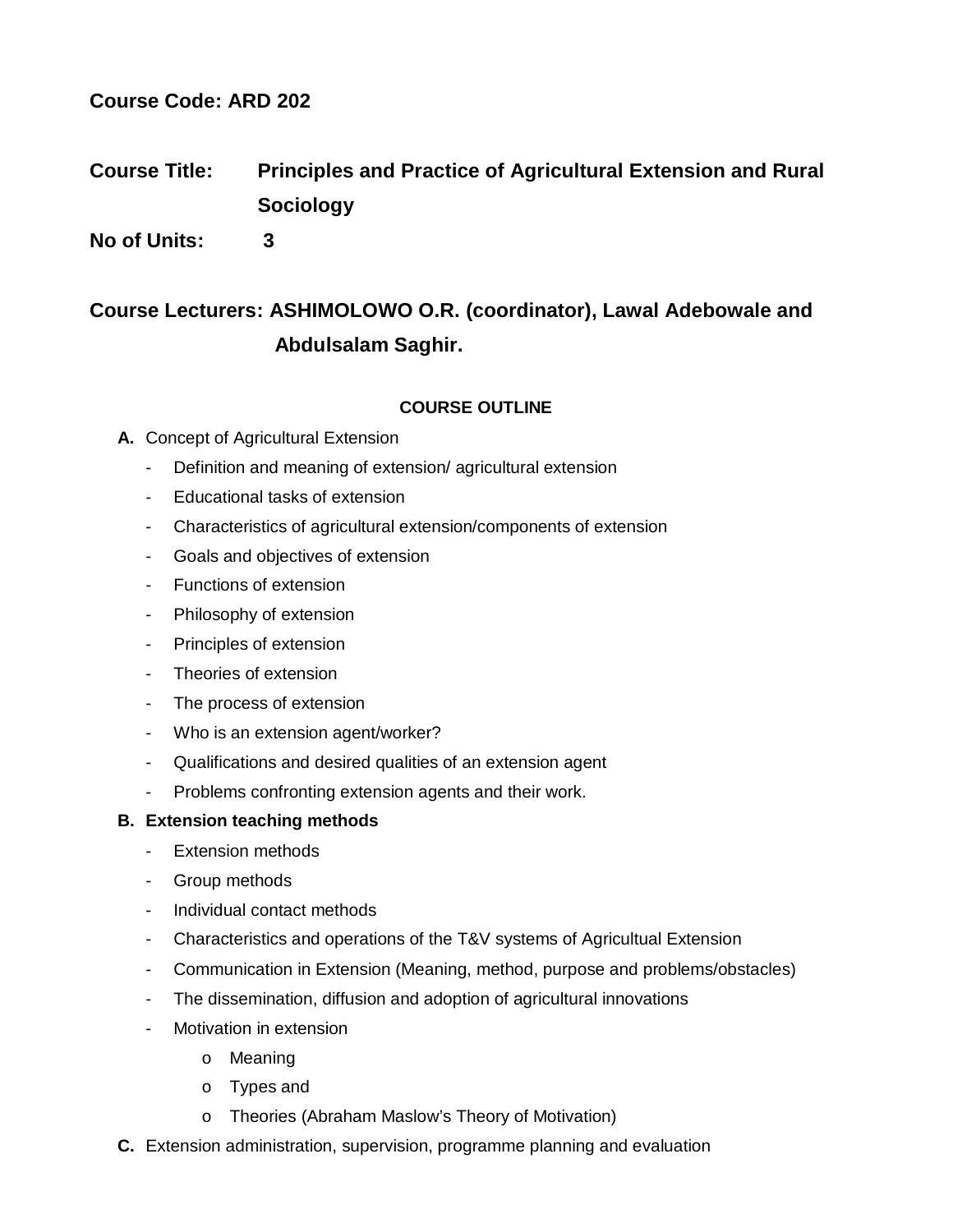- Definition and meaning of
	- o Administration
	- o Supervision
	- o Programme
	- o Project
	- o Programme planning
	- o Planning cycle
	- o Effective co-ordination
	- o Monitoring
	- o Evaluation
	- o Public relations in extension
	- o Leadership in extension
- Priority setting in extension programme (meaning and bases for priority setting)
- Agricultural extension services and agencies in Nigeria
- Field of specialization in agricultural extension and rural sociology

# **D. Rural Sociology: Basic concepts, social systems and processes**

- Definition, meaning and importance of rural sociology
- (a) what is social group (b) classification and (c) types of social groups
- Definition and meaning of rural sociology versus community
	- (a)com[etition (b) conflict (c) cooperation (d) accommodation (e) homogenization (f) assimilation (g) acculturation (h) social mobility (i) social solidarity (j) segregation (k) integration (l)social stratification (m) social differentiation (n) social organization (o) social control

# **E. Rural culture, institutions , population and ecology**

- Rural culture, social values and norms (folkways and mores)
- Rural social institutions e.g. (a) family, (b) the school, (c) Religion (d) the government (e) the economy  $(f)$  the health  $(g)$  traditional etc
- Rural population (a) characteristics (b) number (c) distribution (d) composition (e) migration
- Group dynamics meaning and importance

#### **F. Rural Communities, rural development and social problems**

- Types and patterns of community leadership in Nigeria
- Rural social change (a) meaning (b) types (c) importance (d) barriers (with particular reference to Nigerian Communities)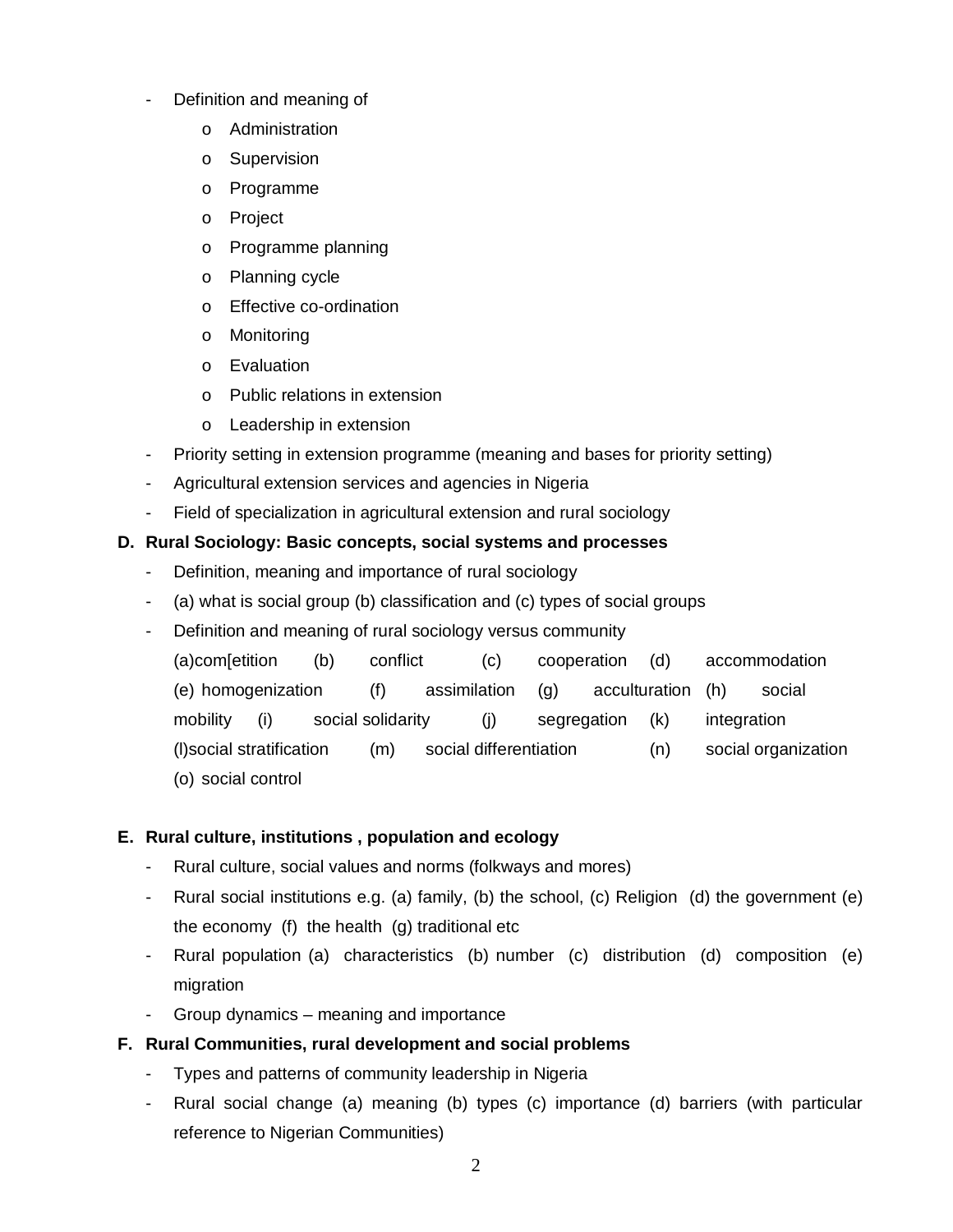- Rural communities in Nigeria (a) meaning (b) types (c) characteristics
- Rural social problems in Nigerian Communities e.g. poverty, unemployment, illiteracy, poor health, ritual killings etc
- Rural development in Nigeria (a) meaning (b) objectives (s) strategies and (d) problems of rural development in Nigeria

# **RURAL CULTURE, SOCIAL VALUES AND NORMS (FOLKWAYS AND MORES)**

**Rural and Its culture** would be discussed as well as the various views on the term "rural area"

Another important aspect of the living conditions of most rural communities is the settlement pattern. They are of three (3) types:

- i. The isolated or dispersed type
- ii. Nucleated
- iii. Colonial type

Culture as a pattern of learned behaviour and artefacts of a society shared by members of that society and transmitted to them would be reviewed; as well as the culture of the three (3) major societies in Nigeria namely, the Ibo, Hausa and Yoruba. Each of the societies has its own language, dressing code, mode of child socialization, marriage institute, and mode of dancing, singing, drumming and system of governance at the local level. Such cultural practices persist up till now. Although in urban areas, some people are adopting traits of other ethnic groups other than their own e.g. English dressing and speaking of English are major cultural traits in Nigeria.

# **Importance of culture in the rural areas**

- 1. Culture is important with respect to the introduction of an innovation.
- 2. Culture influences the type of food consumed in most rural setting
- 3. The manner of greeting is influenced by culture in the rural areas
- 4. Culture influences the manner of addressing elders
- 5. Culture influences the manner of eating
- 6. Music and dance are an important aspect of culture
- 7. Culture influences dancing arrangements.
- 8. Dressing styles vary among the major ethnic groups.
- 9. Culture influences the type of language/dialect spoken

# **Other sub topics to be discussed under culture would include:**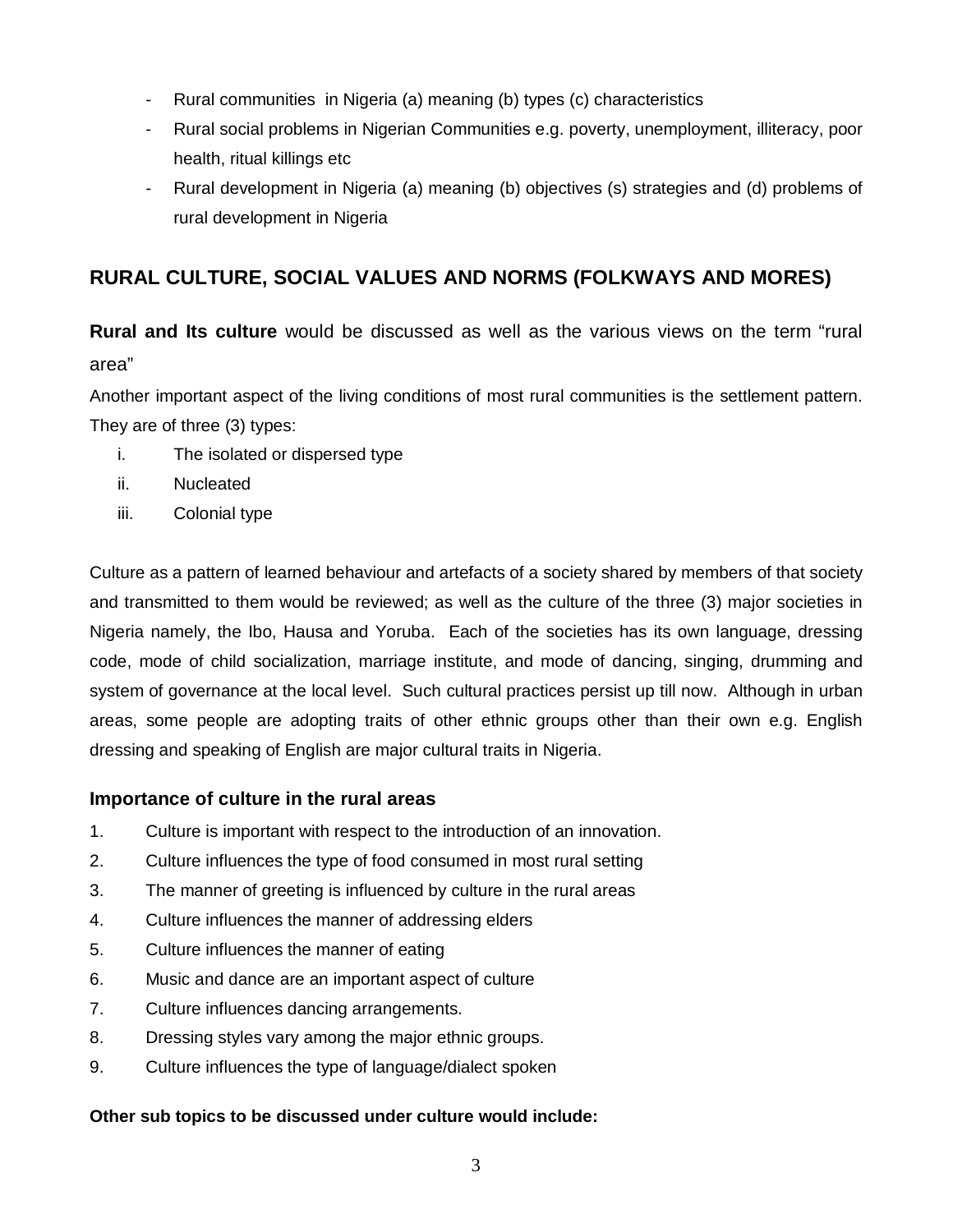#### **Cultural universals**

**Cultural variability**

# **Cultural lag**

# **Rural social values**

The purpose of going into this aspect is to analyse the rural social values are what the rural inhabitant cherish or regard as important in their interaction with themselves and those they deal with. Some social values in the rural areas in Nigeria are:

- 1. Respect for age
- 2. Preservation of virginity
- 3. Regard for traditional authorities
- 4. Claim of township as home
- 5. Complete dressing
- 6. Honesty
- 7. Hard work.

# **Social Norms**

Social norms are the standards of behaviour expected of members of a society. Each society has its own set of norms which members are expected to follow. Its violation often attracts punishment by the society. There are two types of norms

a. Folkway –mores

# **Some important social norms among the Yorubas are:**

- a. Dressing norms
- b. Eating habit:
- c. Entertainment norm
- d. Burial practices
- e. Marriage norms.

# **Changes in social values and norms**

This would be discussed to gain an insight into changes that had taken place in our values and norms.

# **Rural Social Institutions**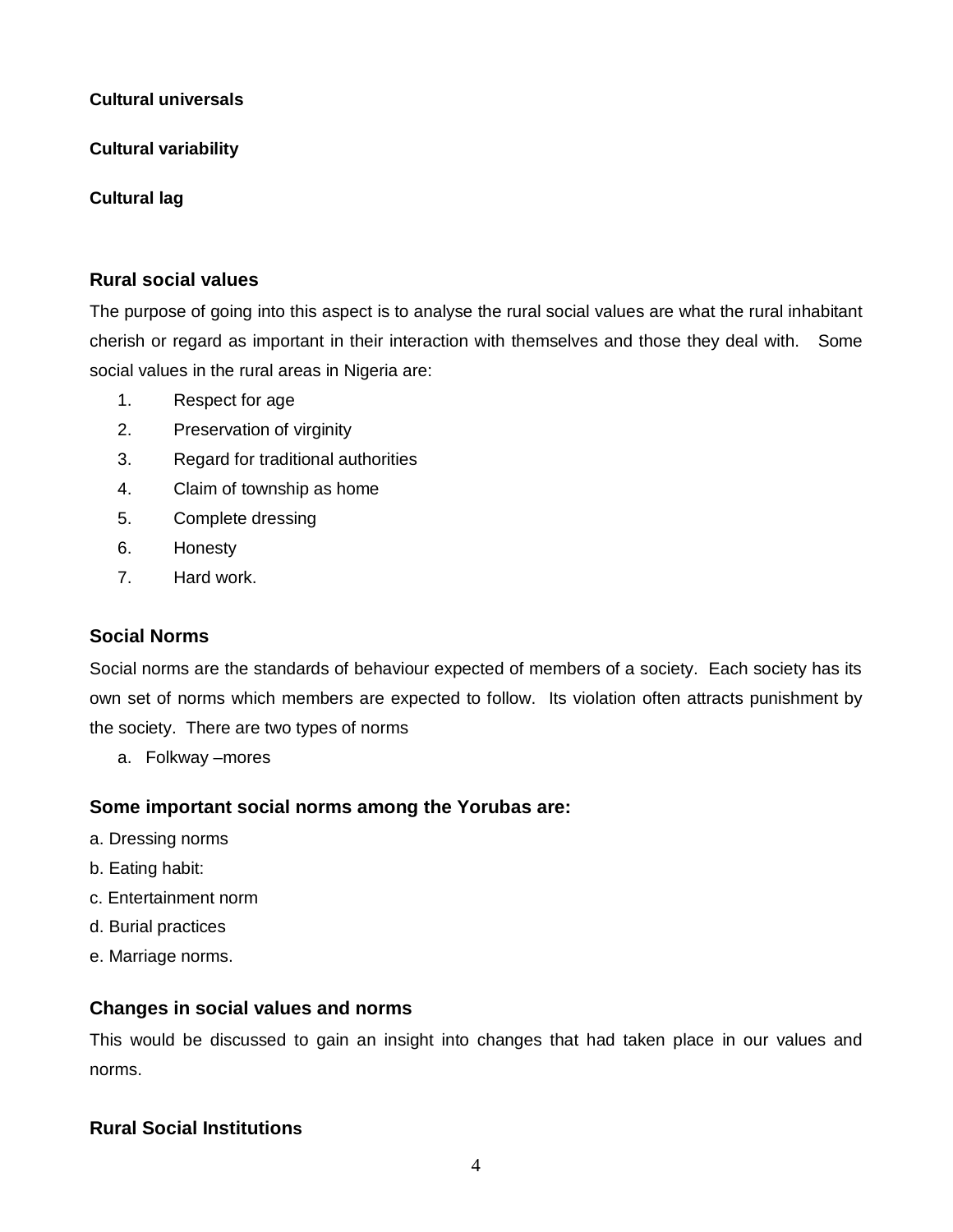# **Issues to be discussed here include: (a) family, (b) the school, (c) religion (d) the government (e) the economy (f) the health**

#### **a. The Family**

The family could be defined as a kinship group linked by blood and marriage and occupying a common household. Household is not the same as family as household refers to all persons occupying the same house and this include relatives as well as lodgers.

#### **Forms of marriage**

Marriage involves choice of mates. This could be:

- 1. Exogamy : marriage done outside one's group of blood relations
- 2. Endogamy: marriage within some specified group.

Marriage can also be classified according to the number of persons involved in the union.

- a. Monogamy: involves one man and one woman
- b. Polygamy: involved more than two people.

#### **Polygamy can have three forms:**

- i. Polygamy
- ii. Polyandry
- iii. Group marriage

# **Types of Family**

# **Nuclear family**

# **Extended family**

**Rules of Descent, Residence and Authority** would also be thrashed.

# **Functions of the family:**

- 1. Grant life
- 2. Imparts social identity or reference
- 3. Provide support and sustenance
- 4. Provide socialization.

# **Changes in the Nigerian Family.**

This would be reviewed using brain storming sessions.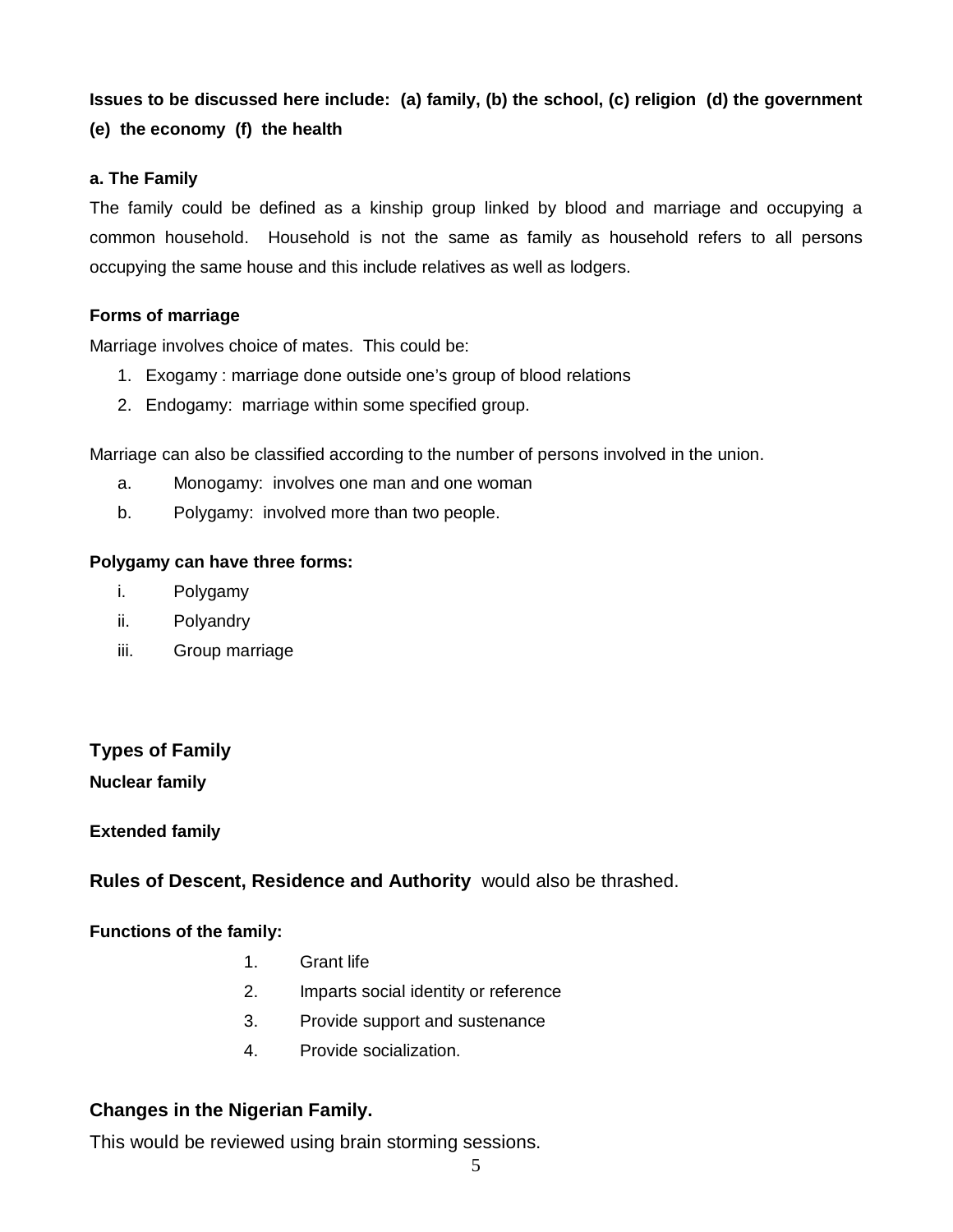#### **The School**

A school is the arena in which basic values, attitudes and other cultural dimensions of a modern society are transmitted to the succeeding generations of citizens. Most elementary schools in the rural areas are ill-equipped. Only few rural communities have secondary schools.

#### **Religion**

Religion refers to a system of belief or faith and practices associated with such faith or belief which gave it its own expression. Most religions are distinguished by moral issues which involved sacredness. Religious practices are associated with thoughts associated with descriptions such as invisible power, mighty, miraculous, mysterious, supernatural etc.

#### **Religion in the Rural Areas**

Virtually all the orthodox religion originated from the rural area. Various types of religion that emanated from the rural areas would be discussed.

# **Changes in Rural Religious Values**

Social change has brought about changes in rural religion values. Beliefs, attitudes and values about religion have been modified.

#### **Rural Religion in Nigeria**

There are 3 major forms of religion in Nigeria.

- 1. Christianity
- 2. Islamic
- 3. Traditional has many sub-types

#### **The Government**

The political institution serves the people of a nation in form of government in their traditional and modern forms which exist at the local, state, provincial and national level

# **Features of Local Government in Rural Areas would be included as part of class discussions**

# **The Economy**

Issues to be considered here are

The importance of the economic institution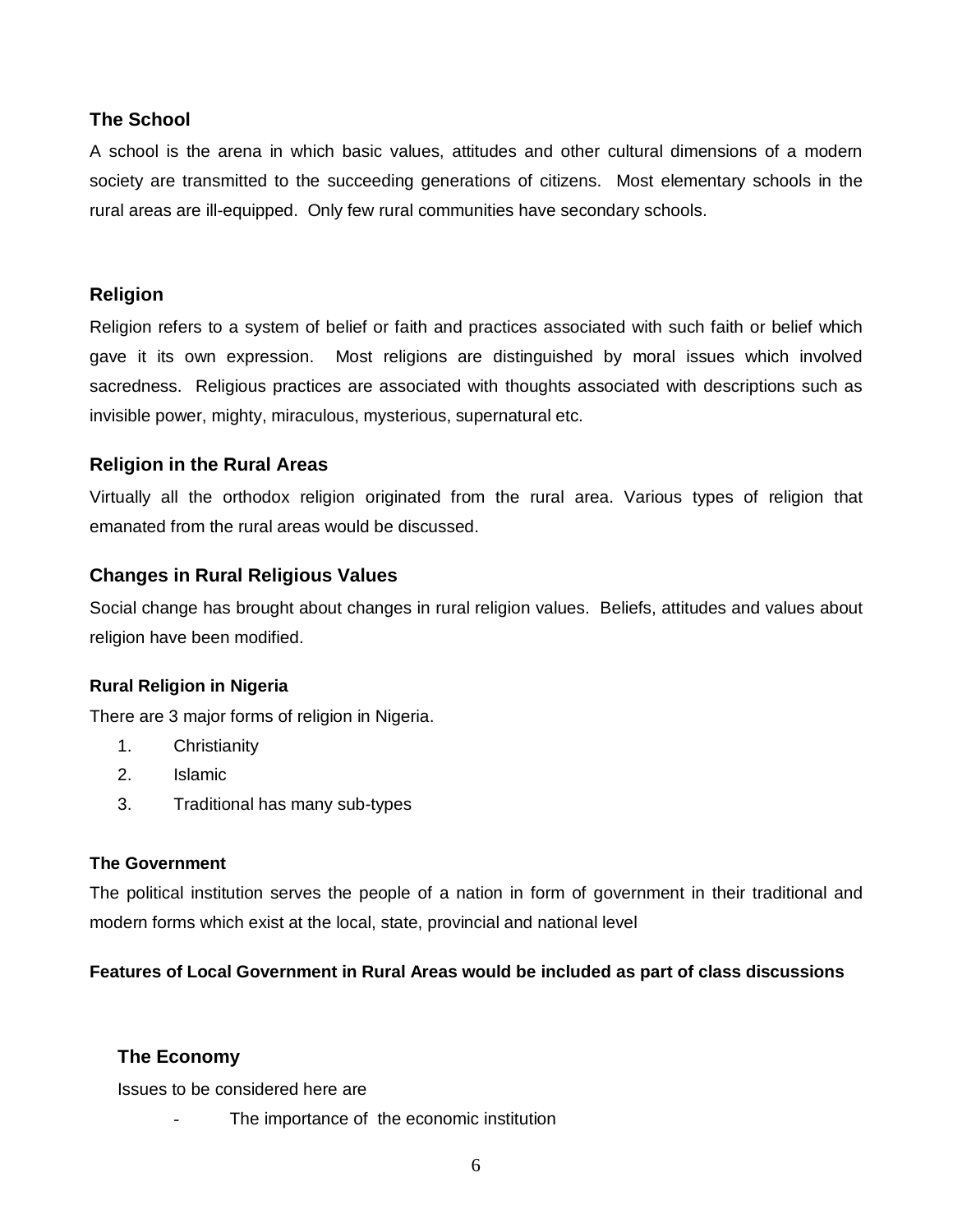- Economic activities are performed through
- Functions of rural bank

# **The Health**

The farmer operates in the open area under the influence of sun, rain and the wind. The rural person is more influenced by the biological enrolment than the urban person. The environment includes sols, climate, minerals, wind, radiation, gravity and other natural forces.

The survival rate of children in most rural areas would also be treated.

#### **Human ecology**

Human ecology is partly subjective. What people do to their environment depends on how they see it and what values they place on it. Various definitions of human ecology would be assessed.

**Ecosystem:** An ecosystem is a specific pattern of interdependence among organisms, the products and physical environment.

A forest is an ecosystem made up of many mutually dependent species, both plant and animals would be looked into as well as its stability

#### **Attitudes of man to nature**

- 1. Nature is exploited to serve human needs
- 2. Exploitation of natural resources becomes an end in itself
- 3. Exploitation favors the greatest possible productivity in the short run.
- 4. The environment is freely altered to fit human
- **5.** As society become less dependent on nature, they become more dependent on technology.

# **Rural population (a) characteristics (b) number (c) distribution (d) composition (e) migration**

Demographic characteristics include population, birth rate, death rate, sex ratio, migration, population changes, age composition, individual family size etc. There is need to study population in order to determine the characteristics of the end-user of technological innovations. The word population could be categorized into rural or urban based on where they live. They study of rural sociology concentrates on the rural population

# **Characteristics of the rural population**

This would be discusses as part of class tutorials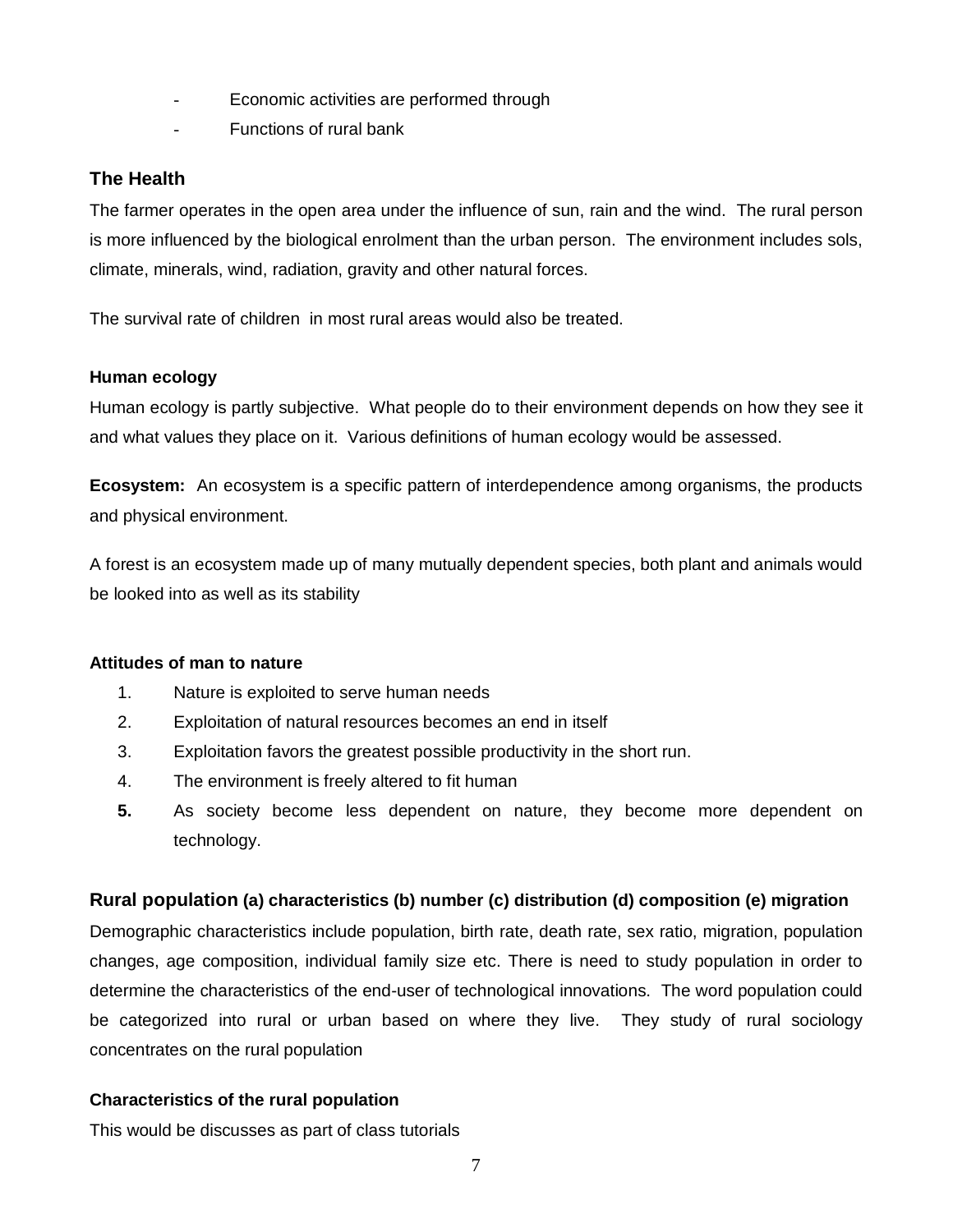#### **Number and Distribution**

Majority of the world population live in the rural areas where they engage in agricultural, fishing and pastoral occupation

#### **Composition of Rural Population**

This could be described in form of age, marital status, religious affiliation, sex, level of education, other characteristics.

How rural population differ from urban in terms of age

- 1. Rural population have higher proportion of children
- 2. rural population has a lower population in the age category of 15-44
- 3. A higher proportion of rural population is more than 45 years of age.

#### **Occupational status of rural dwellers**

Rural occupation in a developing country like Nigeria would be discussed as

- Agriculture  **Livestock raring**
- Processing of agricultural outputs **-** Fishing
- -Marketing of agricultural products Hunting
- Small scale industries

# **Types or animals and crops raised in Nigeria would also be assessed**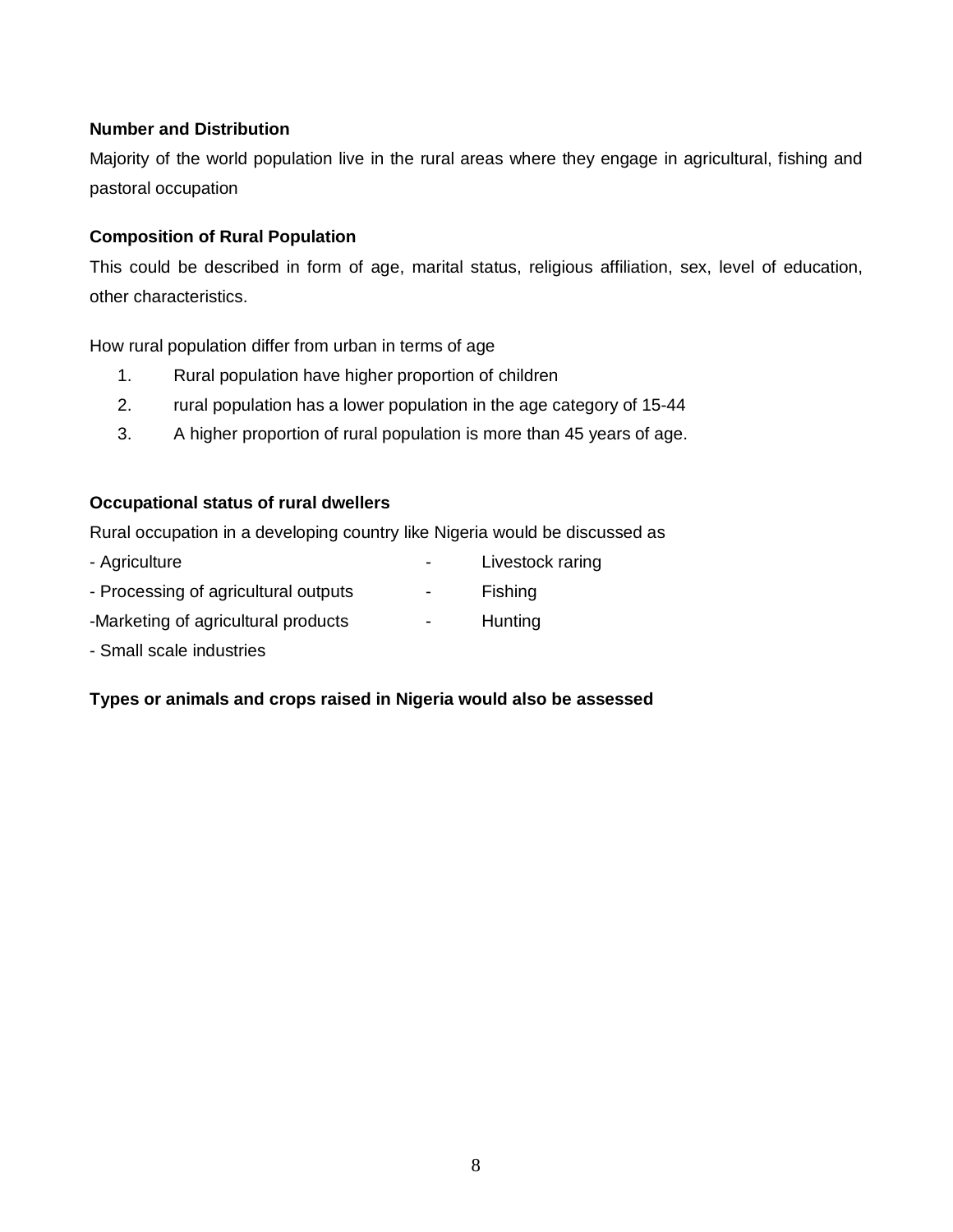#### **Agricultural Extension**

**Aim:** This section aims at imparting the knowledge of agricultural extension practice and its application for improving the farmers' social economic well being, in the student. At end of the lesson the students are expected to know and acquire the skills for the practice of extension services, using different extension systems/approaches to achieve the set transformational goal.

#### **History of Extension Services**

The term 'extension' has a long history of emergence across the countries of the world.

But the modern extension practice is widely believed to have begun in the United Kingdom.

This was initiated by James Stuart, a university lecturer who took a practical step to educate certain set of people on issues of interest outside their university setting 1n 1867

Based on the recorded successes on the out-of-school teaching, the educational service became formalised in 1873 by the Cambridge University and came to be known as 'university extension' or 'extension of the university'

As other universities such as London and Oxford Universities, followed suite, the out-of-school educational work became known as 'extension movement' in the UK.

About the same time, the same initiative took place in the United States of America where the out-ofschool teaching was referred to as 'adult education'.

With educational service largely undertaken by the then College of Agriculture, the focus was farmers. But with the decrease in the number of farmers in the United States, the educational exercise thus becomes extended to all categories of people with interest in certain subject matters.

#### **Extension Definition**

Based on the origin of the extension services, it has come to be defined as:

*a professional field of information education system aimed at educating people in their own context and life situation on how to identify and assess own problems, and acquire knowledge and skills on how to effectively deal with such problems so as to improve their living condition.* 

However, extension definition is not limited to this perceptive. Based on specific focus to which the practice of extension services has been adjusted, several other definitions have been, and could be formulated. Other definitions thus take the following:

*Is a conscious use of communication of information to help people form sound opinions and make good decisions*

These series of extension definitions suggest that extension as a practice is not limited to agriculture but other social and economic aspect of human life.

# **Agricultural Extension Service**

Integration of informal educational teaching in agricultural activities gave rise to the term 'agricultural extension'.

This aimed at providing instructional education on how to increase farm productivity and improve the living condition of the farmers.

Notable experience in this regard was provision of instructional education on effective control and management of the incidence of potato blight that devastated the potato farms in the Republic of Ireland. The successes recorded in this regard gave rise to agricultural extension services

# **Agricultural Extension definition**

This can be defined as:

*The transfer of agricultural technologies to the rural farmers for application to improve their farm productivity and level of living*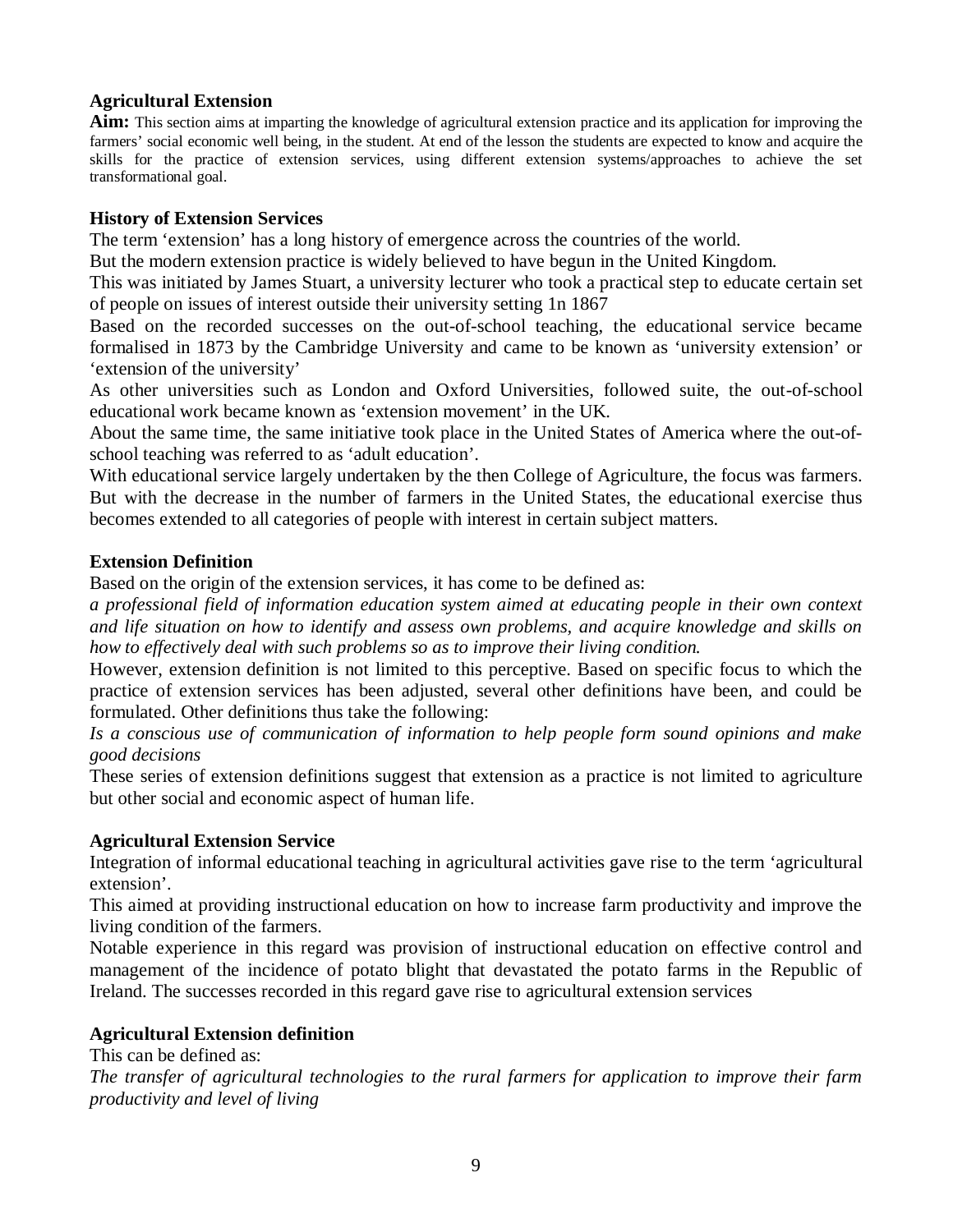*The conscious provision educational instruction or technical information for use of the farmers in taking actions to effectively manage their farm situation for increased productivity and improved living condition*

#### **Goals of Extension Service**

Extension has the basic goal of improving the living standard of the extension clients through increased productivity of their means of livelihood

#### **Philosophy of extension**

This refers to the criteria guiding the practice of extension service delivery. Therefore the following must be given consideration in extension practices:

- $\triangleright$  Extension practice focuses on the learners with a view to empowering them to be able to solve meet their needs
- $\triangleright$  Extension practice creates a learning environment that is valued by the learners i.e. with tangible results or gains
- $\triangleright$  Extension practices emphasis learners' involvement in education programmes
- $\triangleright$  Extension activities must be well planned and sequenced to achieve the desirable changes in the social and economic well being of the learners
- $\triangleright$  Extension programmes are dictated by the needs of the learners or clients
- $\triangleright$  Extension programmes must be conducted in the learners' environment- farm, home etc
- Extension education is more concerned with *learning* and as such a variety of teaching methods that would enhance learning must be employed in the extension instructional education
- $\triangleright$  Learners' participation in extension educational practice is voluntary

# **Extension teaching methods**

There are three basic extension teaching methods, each of which depends on the number of people to be at a time with the same message. These are:

*Individual method:* This refers to education of just a single client by an extension agent at a particular point in time.

*Group method:* This refers to bringing together two or more people at a particular spot for the purpose of educating them on a subject matter of interest to them all at the same time.

*Mass method:* This refers to reaching out a large number of people who could not be reasonably brought together at a spot, through the electronic media with certain extension message at a particular time.

None these methods is better than the other but the purpose of the message and the number of people to be reached at a particular time.

# **Extension Teaching Aids**

This refers to any instruction device that supports educational training of extension clients. Examples include board and marker, posters, video and television, audio devices etc.

The extension teaching aids are basically grouped into three based on the sound and audio dependence. These are: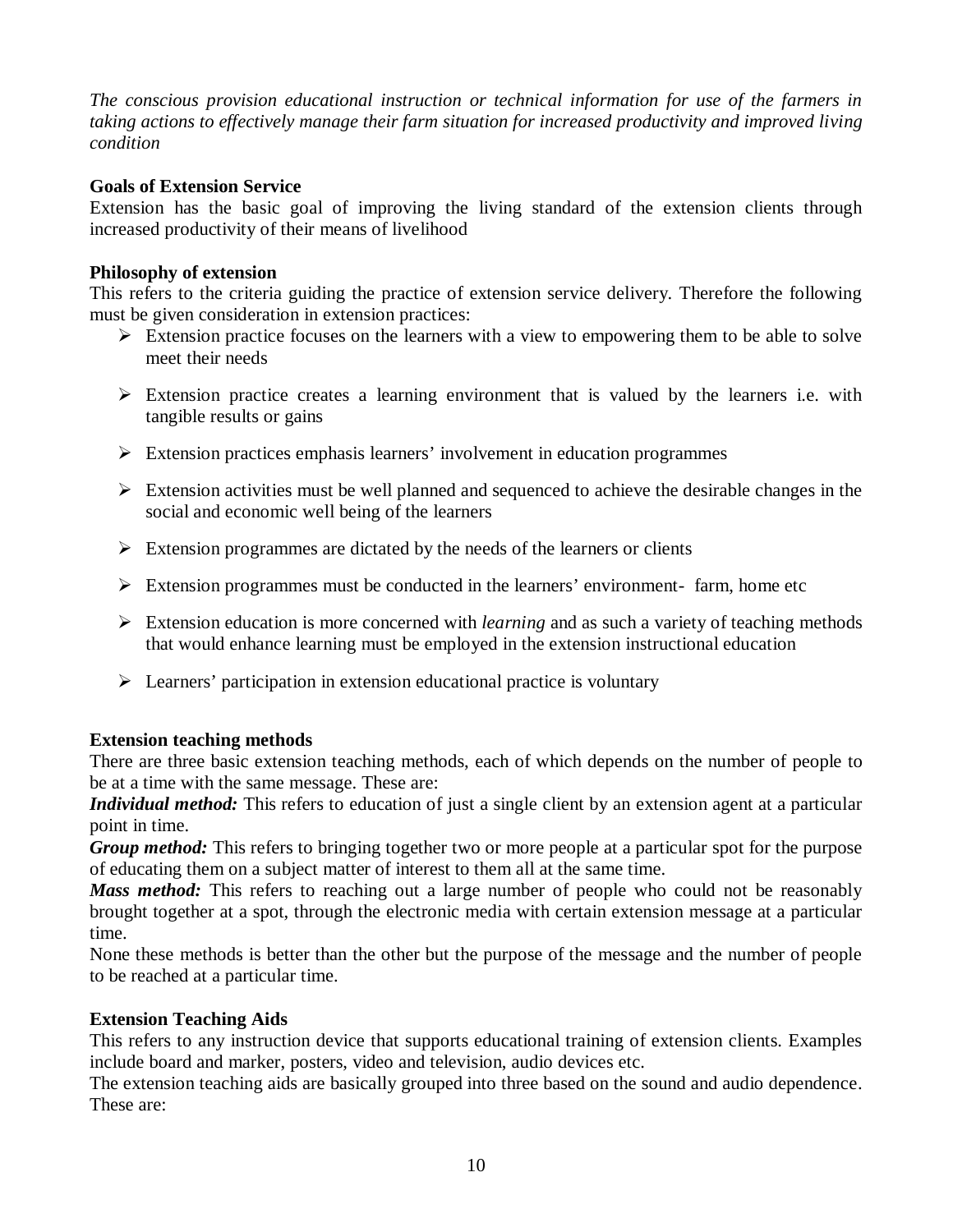*Audio teaching aid:* This refers to any educational device that mainly appeals to sense of earring and support audio instructional education of the extension clients. Examples include microphone and loudspeaker, megaphone, radio broadcast, audio recording etc.

*Visual teaching aid:* This refers to educational devices that mainly appeals to sense of sight and support instructional education by visible entities or physical items. Examples are pictures, images, posters, life objects, models etc.

*Audio-visual teaching aids:* This refers to educational devices that appeal to both sense of earring and sight and support teaching by making use of sound and images. Examples are television broadcast, video recording, multimedia projector etc.

#### **Typology of extension systems**

Based on the purpose a particular extension service is meant to achieve or an approach to achieving the goal, there exists different extension systems, and these are:

*Commodity based extension system:* This focus on bringing about increased productivity of a particular farm enterprise.

*Contractual extension system:* In this regard, the farmers go into contractual agreement with certain agencies for extension services on certain farm enterprise they have agreed to produce for the agency.

*Top-down extension system:* This is system of extension that aimed at handing perceived potent innovations to the farmers for adoption without consideration for their production needs and system.

*Participatory extension system:* This a extension system that set out to involve the farmers in the generation of innovation and technical information that fit and work for their production system.

*Training and visit extension system:* This extension system aims at up-building the rural farmers and production system through regular visit and training of the farmers; providing them with workable technologies and linking them with the research system.

*University-based extension system:* This is a system of extension that focuses on selected villages as model village for provision of extension services by a particular university within the vicinity of the villages.

#### **Extension system in Nigeria**

Adopted extension system is the Training and Visit (T&V) extension system. It was developed for the World Bank by Benor and aims at improving the rural farmers' productivity through efficient extension service delivery in the developing countries. The system was introduced into the Nigeria's agricultural system in the mid-70s when it was tried in three enclaves of Gusau, Funtua and Gombe. The recorded successes from the trial led to state-wide implementation of the extension system as Agricultural Development Programme (ADP). Implementation of the extension system at the state levels gave rise to states acronyms of the ADP e.g Ogun State Agricultural Development Programme as OGADEP.

#### **Implementation of the extension system in Nigeria**

To reach out to all the rural farmers across the country, each state is structures into zones, blocks and cells. The extension personnel are as grouped as zonal manager, block extension supervisor/agent (BES/BEA), extension agents (EA) and the subject matter specialists (SMS). The EAs are expected to cover between 8 and 10 cells where they relate directly with the farmers reaching out to them with extension services at interval of two weeks. The EAs are well trained at interval of two weeks by the SMS on emerging agricultural issues of concern to the rural farmers. The SMS on the other hand are trained by the research institutes on mandated research areas. The EAs' training is at the Monthly Training session (MTS) and SMSs' training is at the Quarterly Technology Review Meetings (QTRM). Due to large numbers of farmers to be reached by an EA on weekly basis, they employ the services of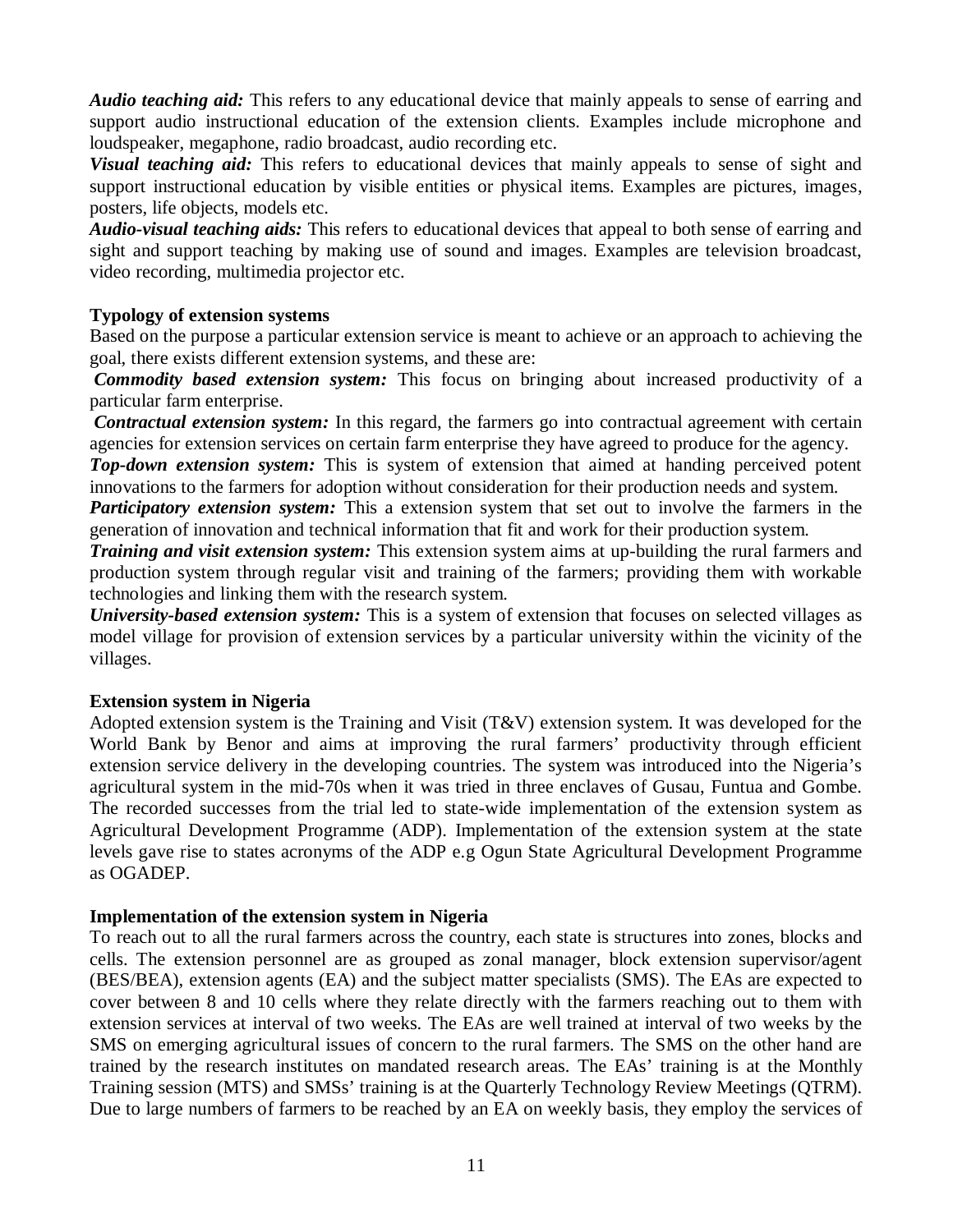the Contact Farmers (CF) whom they relate with directly and in turn the CF assists in reaching other farmers with the same extension message.

#### **Principles of T&V system of Extension**

The following are the principles of the T&V extension system:

- 1. *Professionalism:* It requires that the extension agents must be professionally trained, full-time worker and supported with all the necessary resources to perform effectively well.
- 2. *Single line of command:* An extension agent must be technically and administratively responsible to one authority
- 3. *Concentration of efforts:* Extension workers' efforts must be concentrated mainly on extension activities and with a clearly defined roles
- 4. *Time-bound work:* This requires that extension workers should be conscious of scheduled time for extension and farm activities.
- 5. *Field and farmer orientation:* This emphasises that extension agents must be regularly visit farmer and the farms for extension service delivery
- 6. *Regular and continuous training:* This implies that extension personnel and farmers must be regularly trained and have their professional skills up-graded and updated for efficient performance
- *7. Two-way information flow:* This implies that there must be information flow between the extension unit and the farmers and with agricultural researchers/institutes

# **Agricultural Research Development**

The information base for the extension is the research institutes where innovations and technical information to serve the farmers are generated. In Nigeria, there are eighteen agricultural research institutes with each of them having specific research mandate. The following are the research institutes with their research mandates:

*Food crop research institutes: Institute of Agricultural Research (IAR), National Cereal research Institute (NCRI)***,** *National Institute for Horticultural Crops (NIHORT)***,** *Institute of Agricultural Research and Training (IAR&T)***,** *Lake Chard Research Institutes (LCRI)*

*Tree crops research institutes: National Institute for Oils Palm Research (NIFOR), Rubber Research Institute of Nigeria (RRIN), Forestry Research Institute of Nigeria (FRIN), Cocoa Research Institute of Nigeria (CRIN)*

*Livestock Research Institutes: National Veterinary Research Institute (NVRI), National Animal Production Research Institute (NAPRI), Nigerian Institute for Trypanosomiasis Research (NITR)* 

*Fisheries research Institutes: National Institute for Freshwater Fisheries Research (NIFFR), Nigerian Institute for Oceanographic and Marine Research (NIOMR)*

*General Service Research Institutes: Nigerian Stored Product Research Institute (NSPRI),Federal Institute of Industrial research (FIIRO), National Agricultural Extension and Research Liaison Services (NAERLS)*

# **Agricultural Administration**